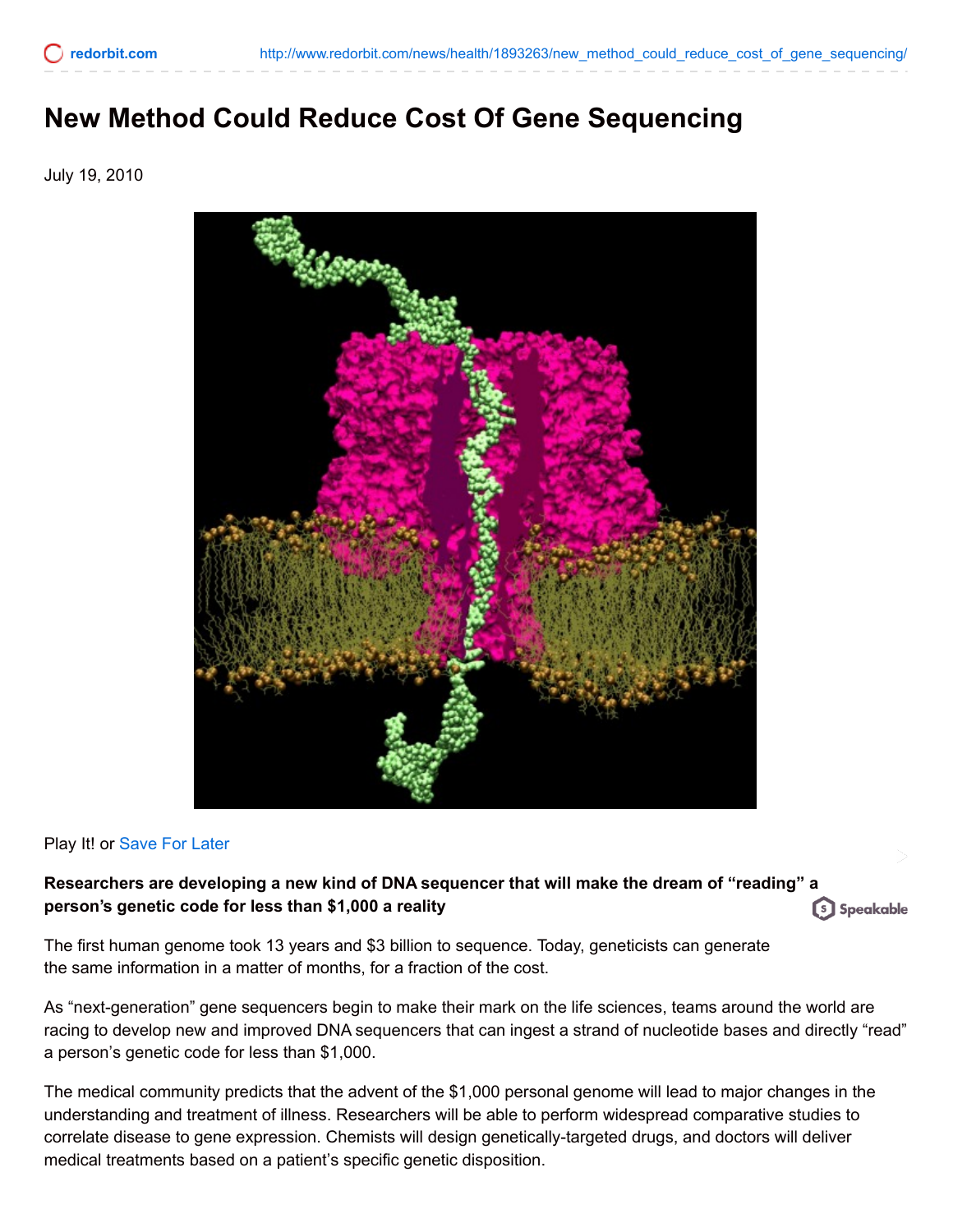Aleksei Aksimentiev, a computational physicist at the University of Illinois Urbana-Champaign (UIUC), is working to develop a new kind of sequencer that will make the dream of the \$1,000 genome a reality.

The sequencer uses an electric field to drive a strand of DNA through a small hole, or "nanopore," in a membrane. If this process can be controlled, the sequencer will be able to read base pairs in order by measuring the change in current as each pair moves through the hole in the membrane.

A great concept–but does it work?

Not yet, according to Aksimentiev. The experimental designs of these sequencers are plagued by noisy signals, blockages and DNA base pairs that pass too quickly through the pore.

"This intuitively simple physical picture doesn't apply in practice," Aksimentiev said.

Since experiments can't show exactly what's going on inside a nanopore, Aksimentiev produces atom-by-atom models of nanopore designs and set them in motion using the National Science Foundation (NSF)-sponsored Ranger supercomputer at the Texas Advanced Computing Center (TACC). His simulations revealed the atomic-level movements of DNA as it wriggled through a nanopore, leading to insights into how to improve the design of the system.

"The simulations explain what processes give rise to the signals we measure," he said.

Aksimentiev discovered that the key requirement for sequencing DNA directly is to keep the strand in the pore long enough to read out its sequence.

"If the DNA moves too fast, then one cannot read out the signal to distinguish the difference between the base pairs," he said. "We have to find a way to trap the DNA."

Aksimentiev and his colleagues believe they've found a way.

When DNA comes in contact with an electrical field, it stretches. Applying that field on one side of the membrane forces the strands into a pore smaller than it would usually fit in. Turning off the field, on the other hand, causes the DNA to relax and traps the molecule in the hole. By pulsing the field, stretching and relaxing the DNA, the strand moves, base-by-base, through the pore, at a speed slow enough to be read clearly.

The team filed for a provisional patent in 2009 for its design of the first nanopore sequencer able to accommodate double-stranded DNA.

High-performance computing systems are required for this kind of research because of the precision needed to differentiate between the four DNA nucleotides, which differ by only a few atoms.

"Dr. Aksimentiev's simulations represent our eyes," said Greg Timp, Aksimentiev's collaborator and professor of electrical engineering at the University of Notre Dame. "We can't see without them."

Aksimentiev's improved nanopore designs promise a dramatic reduction in the cost of gene sequencing, and a commensurate increase in speed. The development of such a sequencer would have important ramifications for medicine, biology and human health.

"It will have a noticeable impact on the way we understand and treat human disease," Aksimentiev said. "Everyone would be able to afford their DNA sequence."

If this sounds like science fiction, you won't have to wait long to find out how it turns out. The National Institute of Health (NIH) has set a goal of producing a \$1,000 genome sequencer using nanopore technology by 2013.

Soon, we'll all have access to our genetic information. What we do with this knowledge remains to be seen.